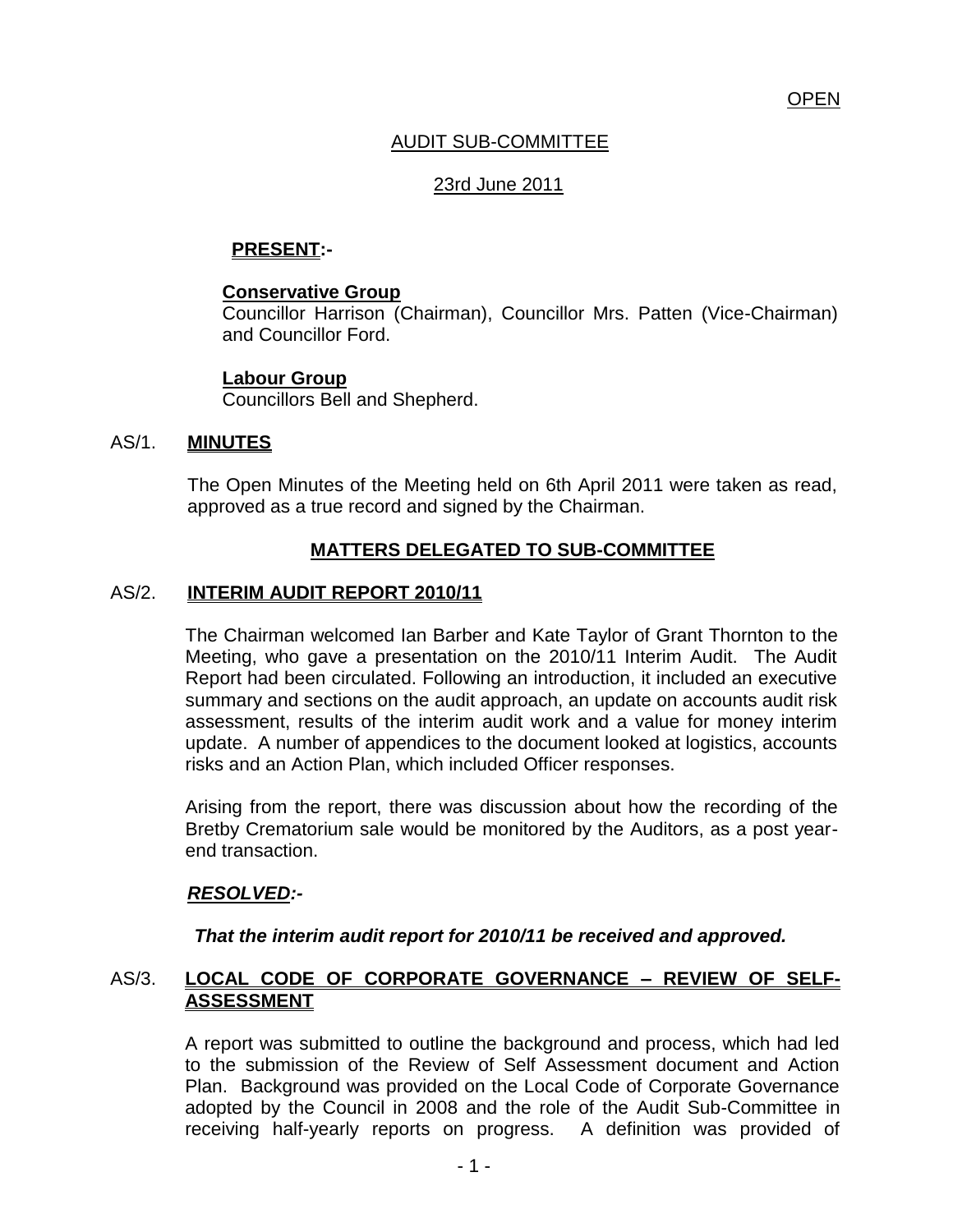corporate governance and the purpose of the Local Code of Governance. The report stated the Council's commitment to corporate governance and set out the six core principles against which corporate governance arrangements were measured. An Officer working group was established to undertake an assessment against the CIPFA/SOLACE checklist for governance arrangements. The report also explained the scoring mechanism used to assess the level of compliance with the supporting principles. A document showing the progress that had been made in the last six months was appended to the report, together with a copy of the Action Plan. The report explained the major items achieved in the last six-month period, focusing particularly on the Corporate Services partnership with Northgate.

It was requested that Officers research whether the wording used for these documents was prescriptive or if it could be revised. Information regarding the direction of travel of self-assessment scores was also requested.

## *RESOLVED:-*

*That the Sub-Committee receives the review and reports to Council on progress in achieving the action points set out in the self-assessment of performance under the Local Code of Corporate Governance.*

#### AS/4. **ANNUAL REPORT OF THE INTERNAL AUDIT SERVICE 2010/11**

The Sub-Committee considered the Annual Report of the Internal Audit Service, which provided Members with information on the work of Internal Audit during the past year. It included an assurance that the Council's key financial systems could be relied upon and that a sound system of internal control existed.

The detail of the report explained the work undertaken by the Internal Audit team and its close working relationship with the external auditors. In essence, Internal Audit verified that financial and other systems included a level of control sufficient to prevent and detect error and financial irregularity. Increasingly, Internal Audit was focused on the effectiveness of computer systems that were used to administer council finances.

The Internal Audit Manager took Members through the report. He responded to questions about access to information that was now held by Northgate and the performance of the section, including work with Derby City Council and the partnership arrangement. It was requested that details be provided of the partnerships that were in place.

#### *RESOLVED***:-**

- *(1) That the Annual Report of the Internal Audit Service is noted.*
- *(2) That the Annual Internal Audit Assurance Statement is approved.*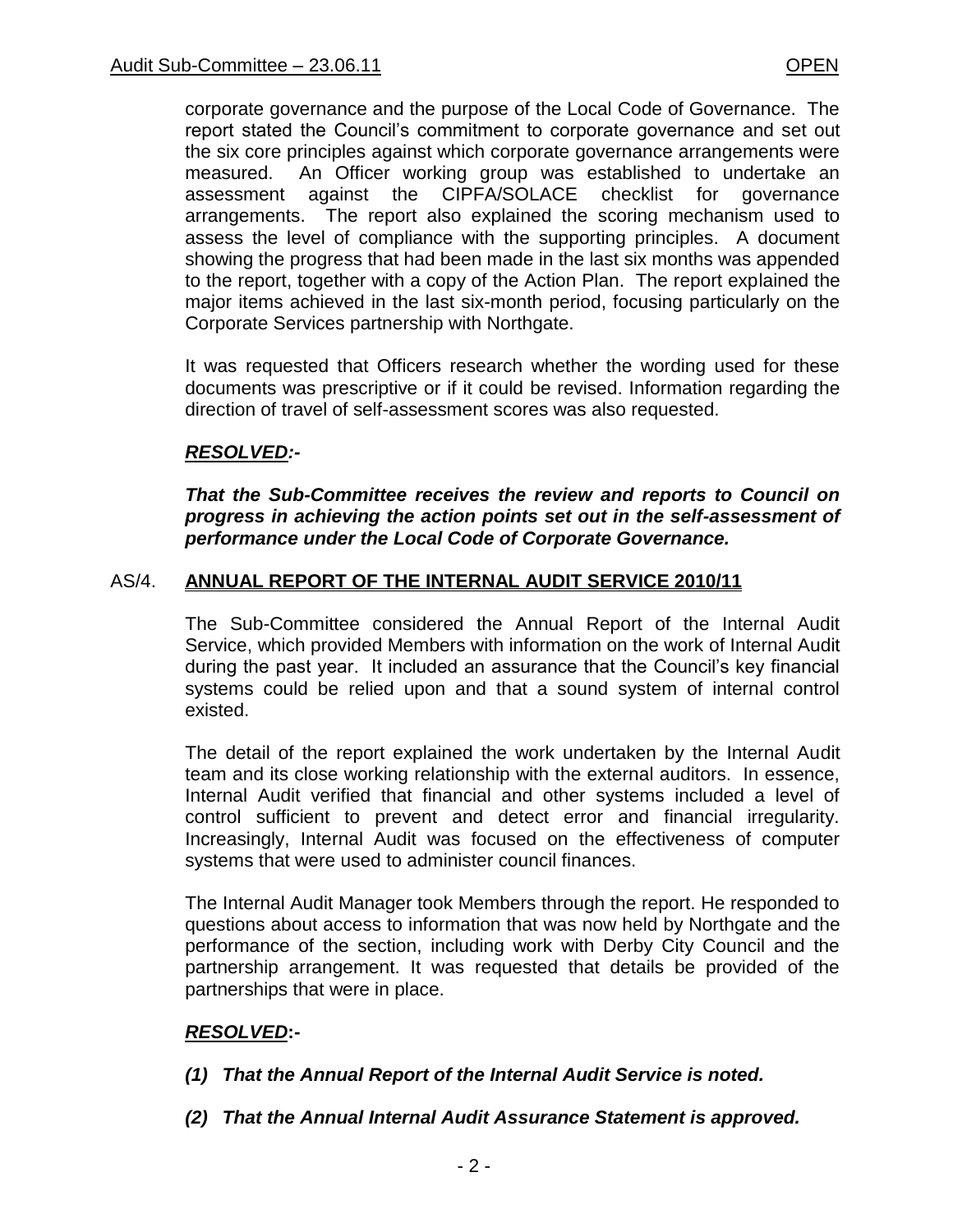### AS/5. **ANNUAL GOVERNANCE STATEMENT 2010/11**

A report was submitted on the Annual Governance Statement (AGS) for 2010/11. A definition was provided on governance and it was confirmed that this was an area that concerned the whole authority. In recent years, it had assumed a higher profile, due to greater expectations and the need to avoid issues around financial reporting, public conduct and accountability. Appended to the report was a flowchart that set out the process for compiling the AGS. It also provided a framework of issues to address and report upon, for assuring the Committee in respect of internal control and governance arrangements. Details were provided of the CIPFA guidance on production and publication of the AGS, together with the work undertaken in compiling it. An Action Plan, produced in May 2010, was progressed during 2010/11 to address key issues identified, to maintain and strengthen the governance environment. Details of the areas achieved were included within the report. Again, an Action Plan had been completed, which would be progressed during 2011/12 and beyond, to maintain robust governance. Details were also provided of the work programme.

Arising from the consideration of the appended AGS, further information was provided regarding accident statistics.

# *RESOLVED:-*

- *(1) That it be recommended to the Finance and Management Committee that the Annual Governance Statement for the year ended 31st March 2011 be approved for publication alongside the Statement of Accounts for 2010/11.*
- *(2) That it be recommended to the Finance and Management Committee that the Leader of the Council and the Chief Executive be authorised to sign the Annual Governance Statement.*

#### AS/6. **ACCOUNTING POLICIES 2010/11**

It was reported that the Sub-Committee was responsible for reviewing and considering proposed changes to the Council's accounting policies. Due to the full implementation of International Financial Reporting Standards (IFRS) for 2010/11, this had necessitated a review and update of accounting policies. IFRS had led to a fundamental change in accounting practice and it was important that the Council complied and made appropriate changes. comprehensive report had been submitted to the Sub-Committee in June 2010 and Members were reminded of the areas it covered. Further updates were provided in December 2010 and April 2011.

The detail of the report explained IFRS further, including the phased approach that began in 2007/08, with full implementation from 1st April 2010. A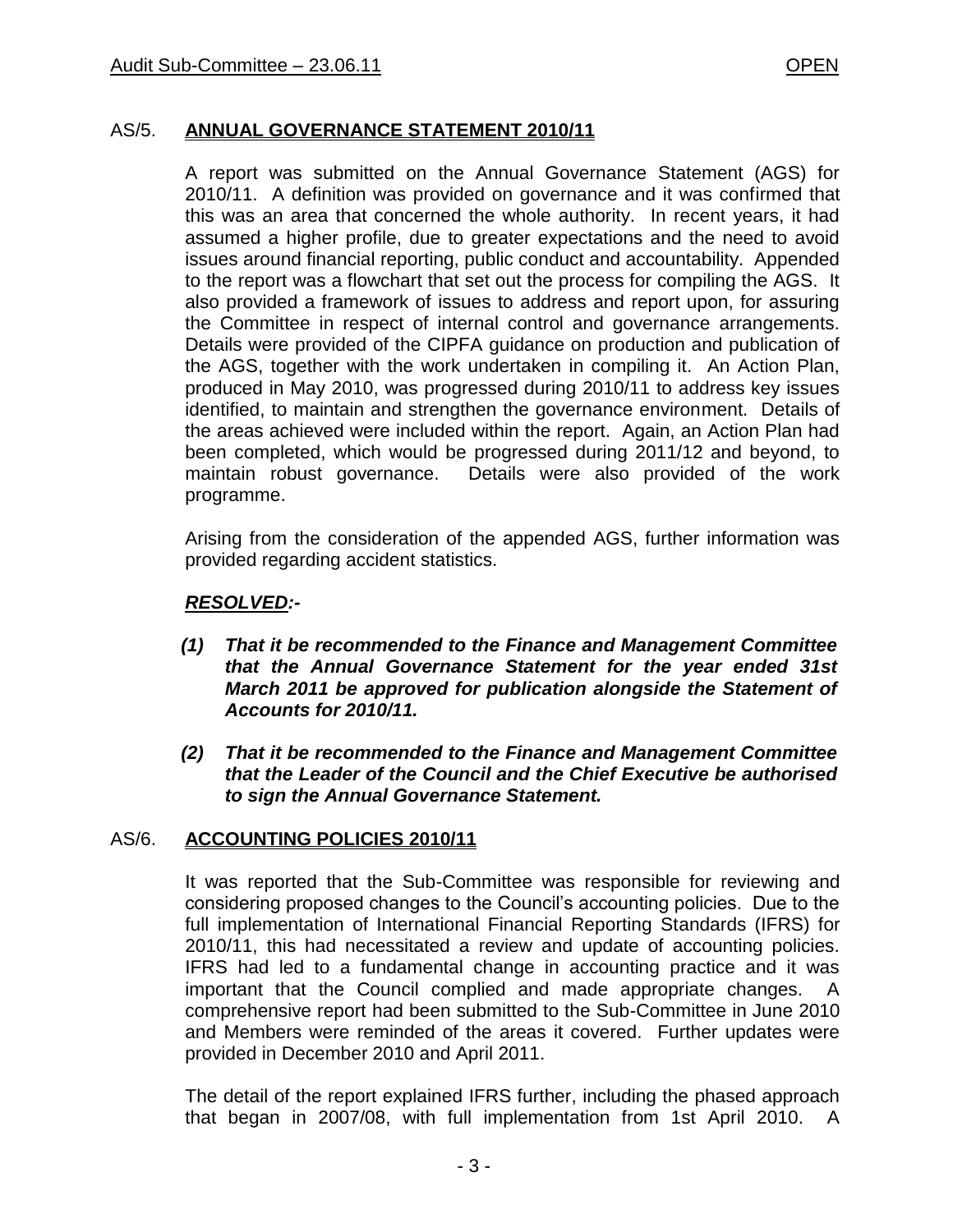- Property, Plant and Equipment  $\bullet$
- Government Grants and other Capital contributions  $\bullet$
- Leases and lease type arrangements  $\bullet$
- Employee benefits  $\bullet$
- **Materiality**  $\bullet$

Appended to the report were the proposed accounting policies. Officers responded to questions about the treatment of accrued leave, asset valuations and depreciation.

# *RESOLVED:-*

*That the Council's proposed Accounting Policies be approved as submitted for inclusion in 2010/11 Financial Statements.*

# AS/7. **UPDATE ON THE IMPLEMENTATION OF FINANCIAL SYSTEMS**

It was reported that the Sub-Committee had requested an update on the audit work on implementation of new financial systems, as detailed in the Annual Work Plan for 2011/12. This provided specific time to examine financial systems where the computer application was programmed for replacement during the year. This rendered the risk status as high until the level of internal control had been assessed. One of the main risks was ensuring the integrity of data transferred and that controls were in place to confirm this. The Sub-Committee, in approving the Annual Work Plan had highlighted the need to ensure these high-risk areas were addressed early in the programme. There were three major systems, namely Northgate's ResourceLink HR and Payroll system, Agresso's Financial Management system and Academy's Cash Receipting and Posting system. A briefing note was appended to the report for the Sub-Committee's information.

# *RESOLVED:-*

*That the Sub-Committee notes the update on the implementation of financial systems.*

#### AS/8. **SUMMARY OF INTERNAL AUDIT REPORTS 2010/11 (FEBRUARY – MAY)**

It was reported that the Internal Audit team undertook its work in accordance with the Council's Strategic Audit Plan. Reports and memoranda were produced for many areas, detailing recommendations for improvements in internal control. A summary of reports recommending improvements to potential high-risk control weaknesses was submitted. This summary also included progress on the implementation of recommendations reported